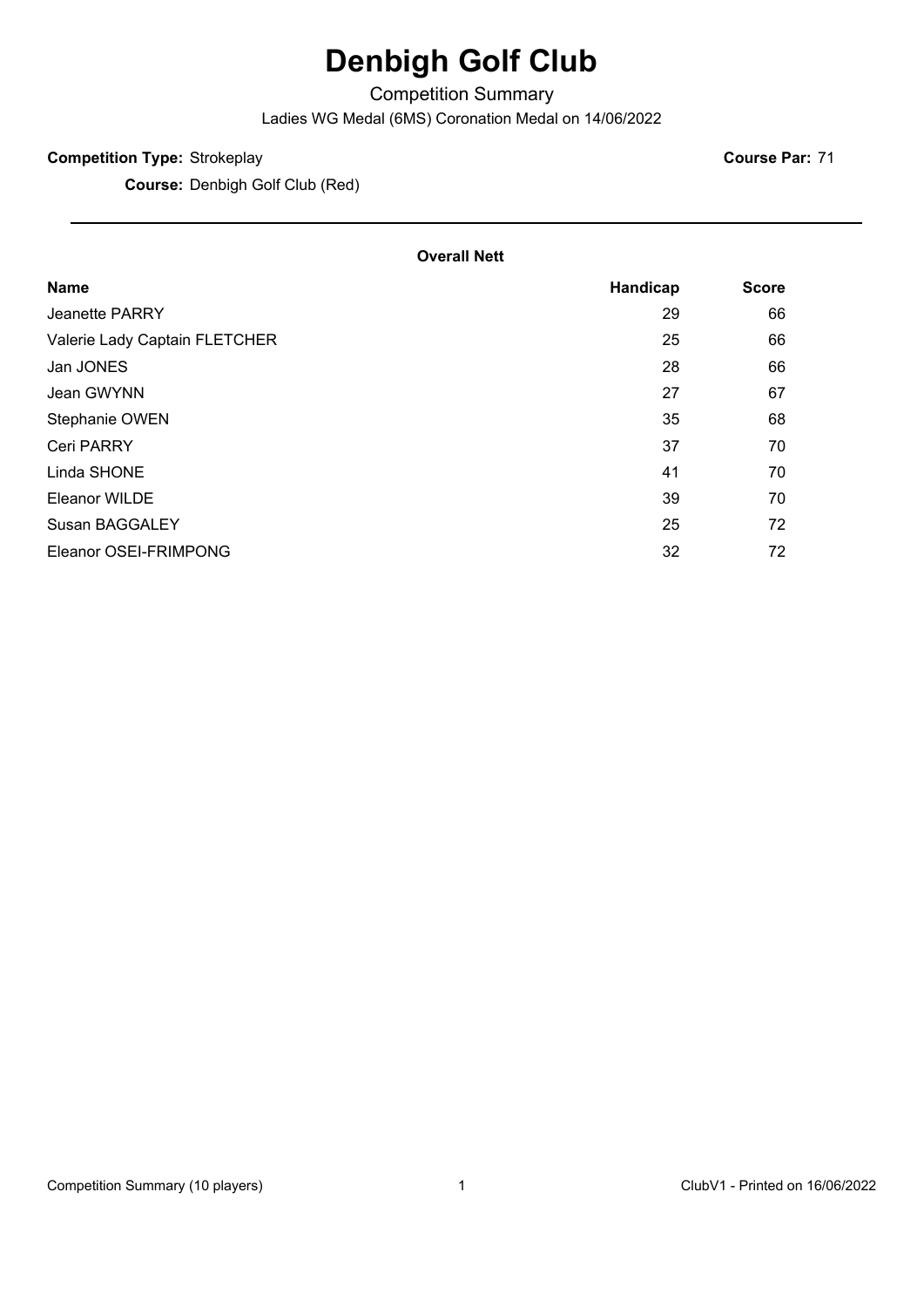# **Denbigh Golf Club**

Competition Result

Ladies WG Medal (6MS) Coronation Medal (14/06/2022)

**Score Type:** Strokeplay

**Course/Tee:** Denbigh Golf Club (Red)

### **Division 1**

| Pos            | <b>Name</b>                   | <b>Gross</b> | <b>Hcp</b> | <b>Nett Marker Name</b> |
|----------------|-------------------------------|--------------|------------|-------------------------|
| 1              | Valerie Lady Captain FLETCHER | 91           | 25         | 66 Not Selected         |
| 2              | Jan JONES                     | 94           | 28         | 66 Not Selected         |
| 3              | Jean GWYNN                    | 94           | 27         | 67 Not Selected         |
| 4              | Susan BAGGALEY                | 97           | 25         | 72 Not Selected         |
| 5              | <b>Helen OWENS</b>            | 100          | 28         | 72 Not Selected         |
| 6              | Jenny JONES                   | 94           | 20         | 74 Not Selected         |
| $\overline{7}$ | <b>Christine JONES</b>        | 100          | 26         | 74 Not Selected         |
| 8              | Sandra MORRIS JONES           | 94           | 20         | 74 Not Selected         |
| 9              | Abigail WYNNE-JONES           | 96           | 20         | 76 Not Selected         |
| 10             | Maria MORGAN                  | 93           | 14         | 79 Not Selected         |
| 11             | <b>Tracey ELLIS</b>           | NR.          | 14         | NR Not Selected         |

Register with HowDidiDo.com to view all your golfing statistics and competition results. It's FREE and over 500,000 golfers like you have done so already!